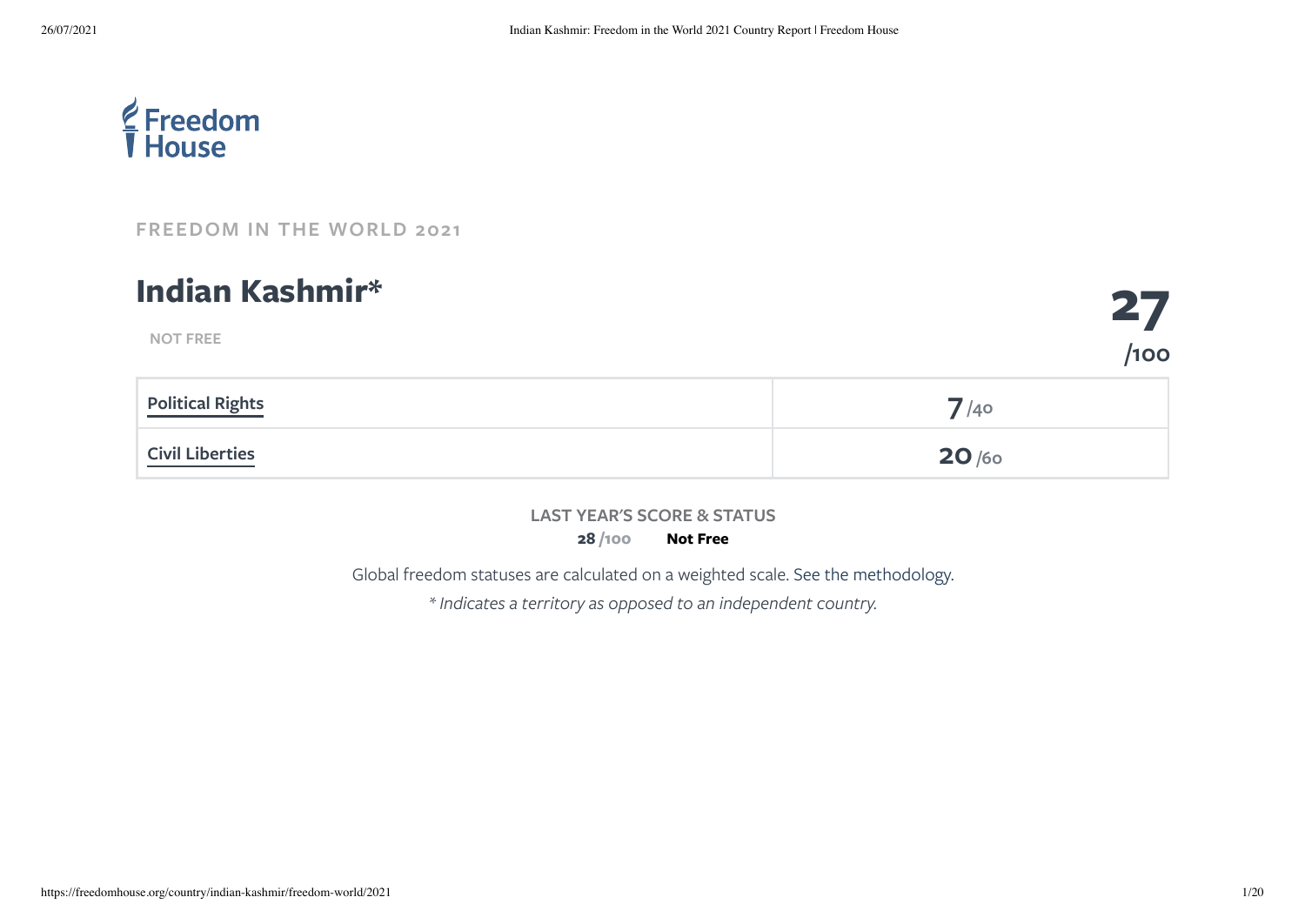

### Note

*Freedom in the World* reports assess the level of political rights and civil liberties in a given geographical area, regardless of whether they are affected by the state, nonstate actors, or foreign powers. Disputed territories are sometimes assessed separately if they meet certain criteria, including boundaries that are sufficiently stable to allow year-on-year comparisons. For more information, see the report methodology and FAQ.

### **Overview**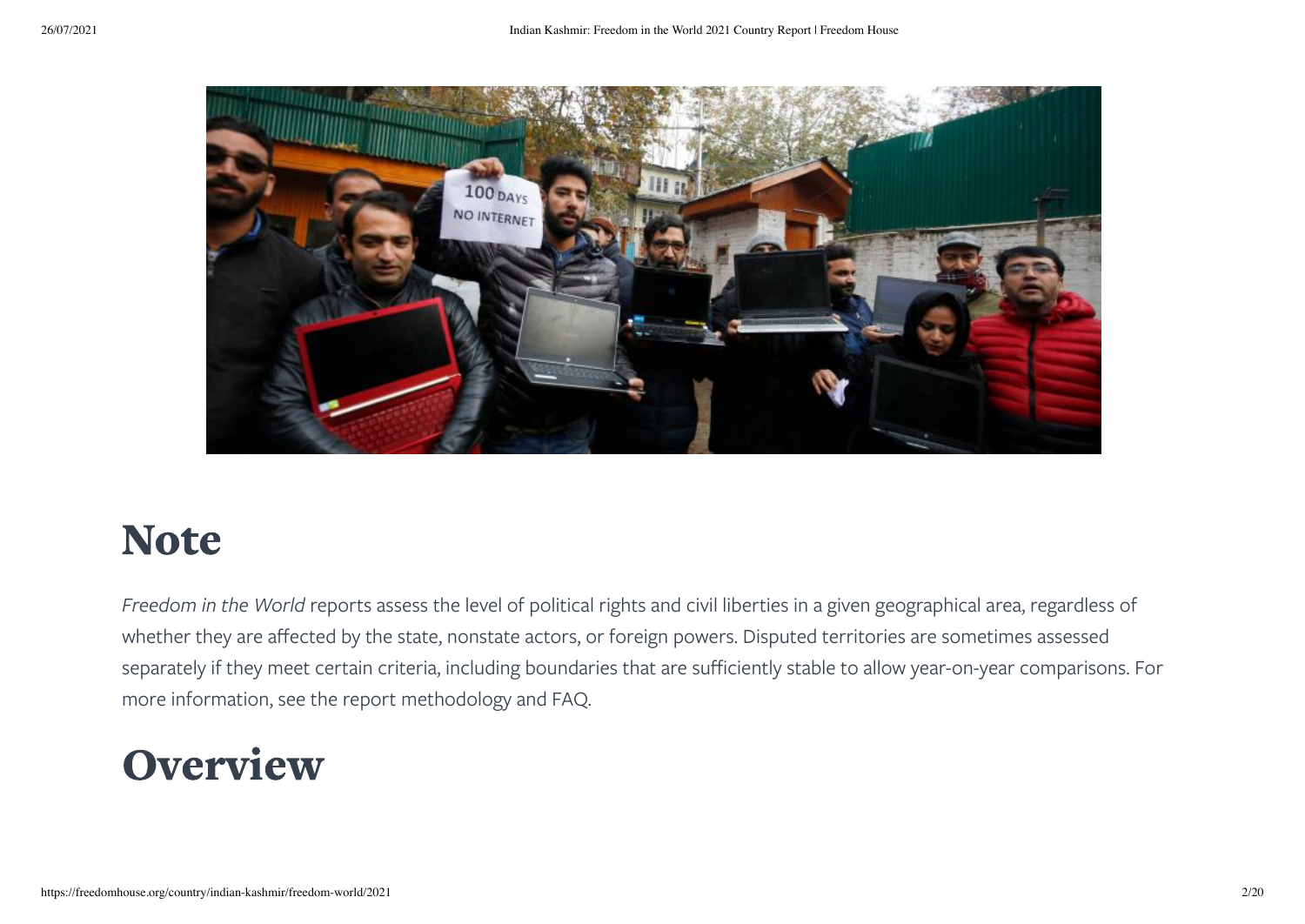Control of Kashmir has been divided between India and Pakistan since 1948, and Indian-administered Kashmir long enjoyed substantial autonomy under India's constitution. However, the region's autonomous status was revoked in 2019, and what had been the state of Jammu and Kashmir was reconstituted as two union territories under the direct control of the Indian central government. The move stripped residents of many of their previous political rights. Civil liberties have also been curtailed to quell ongoing public opposition to the reorganization. Indian security forces are frequently accused of human rights violations, but few are punished. Separatist and jihadist militants continue to wage a protracted insurgency.

### Key Developments in 2020

- In the wake of the region's 2019 political reorganization, internet access and freedom of assembly remained severely restricted in 2020, and many of the thousands of Kashmiris who were detained during the previous year's crackdown were still in confinement.
- The Indian government issued legal amendments in March and October that made it possible for more Indians to claim permanent residency and buy land in Jammu and Kashmir, raising concerns that the government was attempting to change the ethno-religious composition of the Muslim-majority territory.
- The killing of a militant leader by Indian forces in May set off a wave of protests and a violent response from police that left at least one person dead and dozens injured.
- Economic conditions worsened during the year due to the ongoing security clampdown as well as new movement restrictions that were imposed in response to the COVID-19 pandemic.

# <span id="page-2-0"></span>Political Rights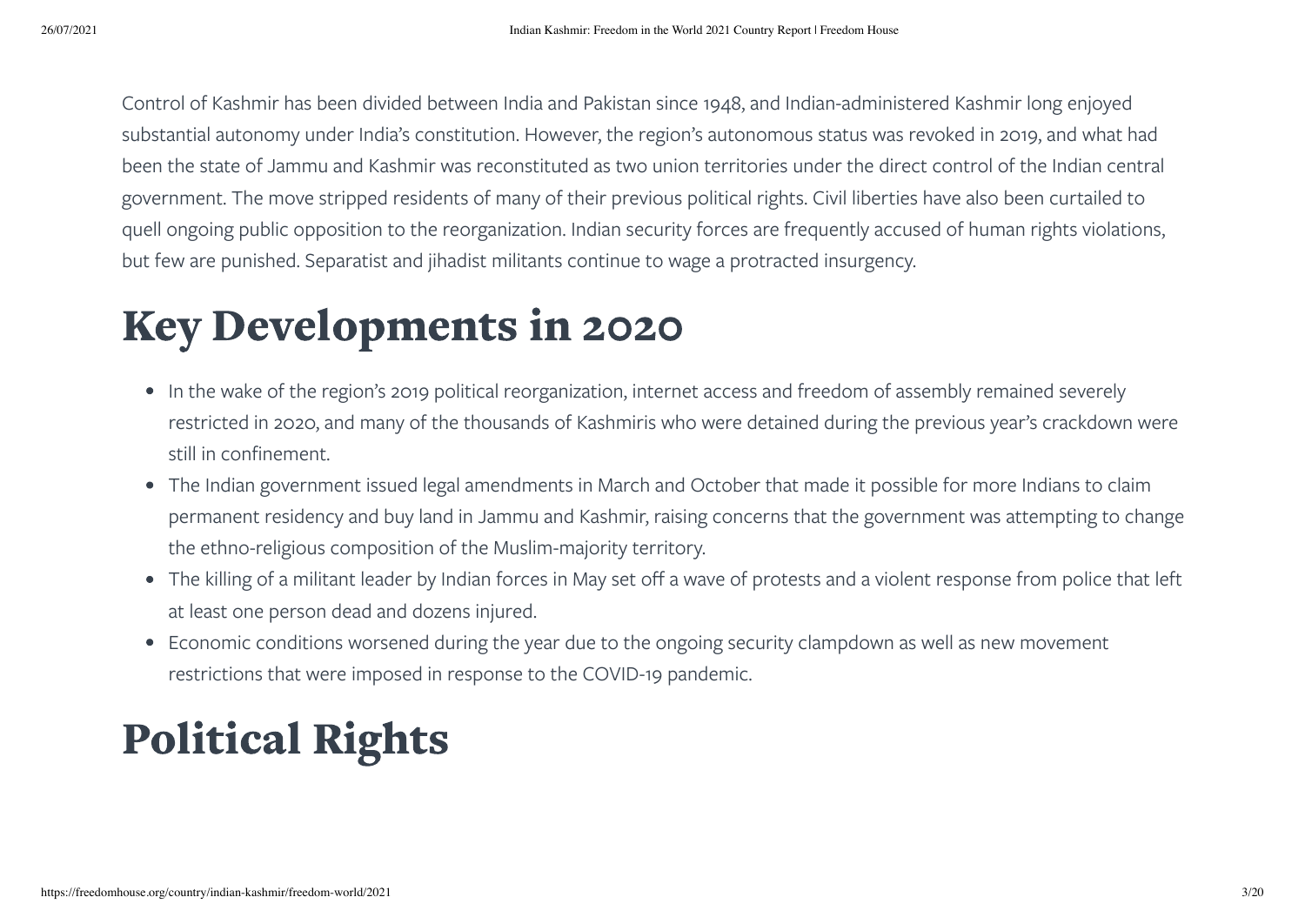### A. Electoral Process

**A1** 0-4 pts

Was the current head of government or other chief national authority elected through free and fair elections?

 $O/4$ 

Prior to 2019, the state of Jammu and Kashmir enjoyed special autonomy under Article 370 of the Indian constitution. A chief minister—typically the head of the largest party in the state legislature's lower house—was entrusted with executive power. Under the Jammu and Kashmir Reorganisation Act 2019, adopted by the Indian Parliament that August, the region's autonomous status was revoked, it was downgraded from a state to a union territory, and the Ladakh area was separated to form a second union territory. Executive authority in each now rests with a lieutenant governor appointed by the president of India on the advice of the Indian prime minister. In Jammu and Kashmir, the lieutenant governor is to be assisted by a chief minister and cabinet responsible to an elected legislature with limited powers, though no such legislature had been elected by the end of 2020. Manoj Sinha, a former Indian minister belonging to India's ruling Bharatiya Janata Party (BJP), was appointed as lieutenant governor of Jammu and Kashmir in August 2020. Radha Krishna Mathur, a former bureaucrat who was appointed as lieutenant governor of Ladakh in 2019, remained in office during 2020.

The process by which Jammu and Kashmir's autonomous status and statehood were revoked drew criticism and doubts about its legality. Opponents and other observers argued that the central government had improperly delayed state elections beginning in 2018 and then hastily adopted the reorganization law with little debate.

**A2** 0-4 pts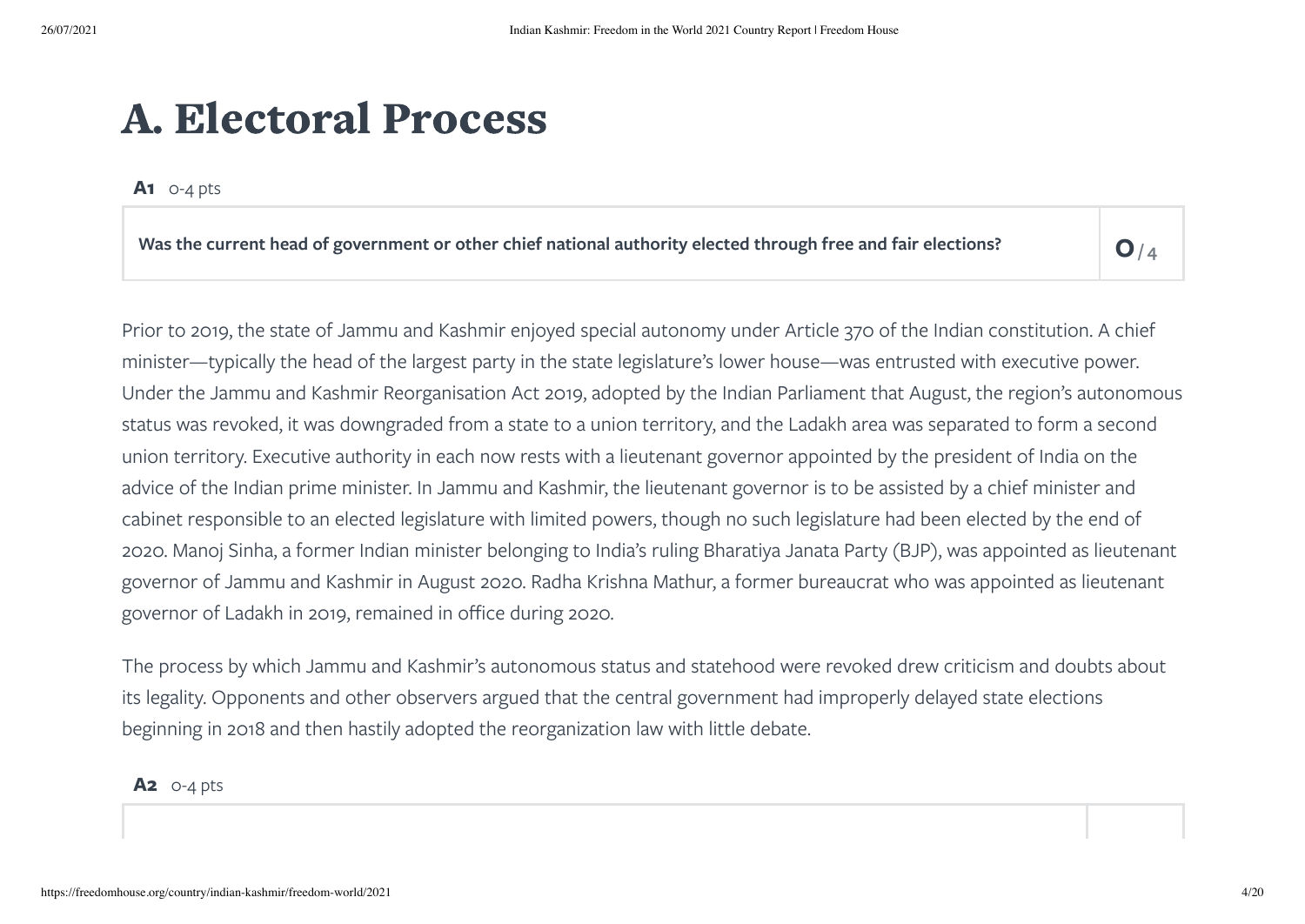**Were the current national legislative representatives elected through free and fair elections? 0**

 $Q/4$ 

Until the passage of the Jammu and Kashmir Reorganisation Act in 2019, the region had a bicameral legislature. The lower chamber, the Legislative Assembly, was composed of 87 members directly elected for six-year terms to single-member districts. The upper chamber, called the Legislative Council, comprised 28 indirectly elected members and eight members nominated by the governor. The 2014 elections were broadly free and fair, with reduced levels of voter intimidation, harassment, and violence compared to past elections. The state legislature was dissolved by the governor in late 2018, ending attempts by local parties to form a new governing majority after the BJP's withdrawal brought down the last coalition government, but central authorities then extended direct rule and postponed new state elections through the summer of 2019, when the Reorganisation Act rendered them moot.

Under the arrangements adopted in 2019, the new union territory of Jammu and Kashmir would have a unicameral legislature with limited powers and at least 83 elected members. (As in the old assembly, another 24 seats associated with constituencies in Pakistani-controlled Kashmir would be left vacant.) However, elections were not expected until 2021, following the demarcation of constituencies. The new union territory of Ladakh will continue to be administered solely by the lieutenant governor, with no legislature of its own.

Local elections to Block Development Councils in October 2019 were extensively boycotted by local mainstream political parties. However, in elections for District Development Councils that were held in November and December 2020, an alliance of Kashmiri parties that supported regional autonomy won control of 13 of the 20 councils, despite complaints that its candidates faced restrictions on media coverage and freedom of movement during the campaign. The BJP, whose workers were subjected to militant violence ahead of the vote, placed second and emerged as the largest single party. Separately, the BJP suffered losses but retained control in October elections for the Autonomous Hill Development Council in Leh, a district in Ladakh.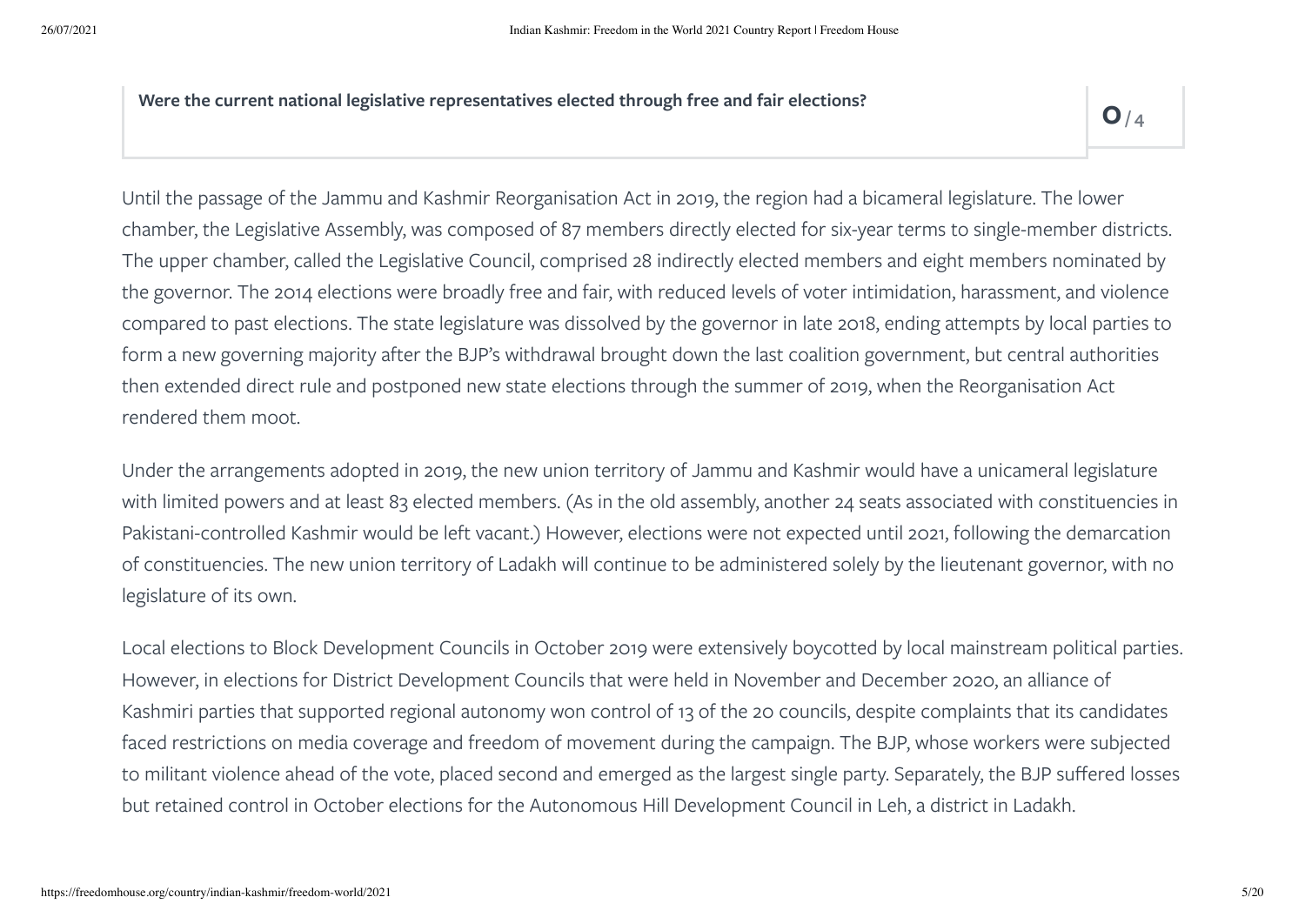#### **A3** 0-4 pts

Are the electoral laws and framework fair, and are they implemented impartially by the relevant election management<br>bodies?

 $2/4$ 

The legal framework governing statewide elections prior to 2019 was broadly perceived as fair. While intimidation of election workers and electoral authorities by militant groups sometimes interfered with the orderly implementation of electoral laws and regulations, the process was overseen by the Election Commission of India, a respected and largely independent body.

The Indian Parliament adopted the Jammu and Kashmir Reorganisation Act swiftly and without significant input from Kashmiris, fundamentally altering the electoral system and effectively stripping residents of substantial voting power.

### B. Political Pluralism and Participation

#### **B1** 0-4 pts

Do the people have the right to organize in different political parties or other competitive political groupings of their choice, and is the system free of undue obstacles to the rise and fall of these competing parties or groupings?

 $1/4$ 

Until 2019, a competitive multiparty system had operated in the region. While new political parties had to register with the Election Commission, parties were generally able to form freely, and there were mechanisms by which independent candidates could stand for office. Notable impediments to normal party politics included militant violence, intimidation, and separatist boycotts.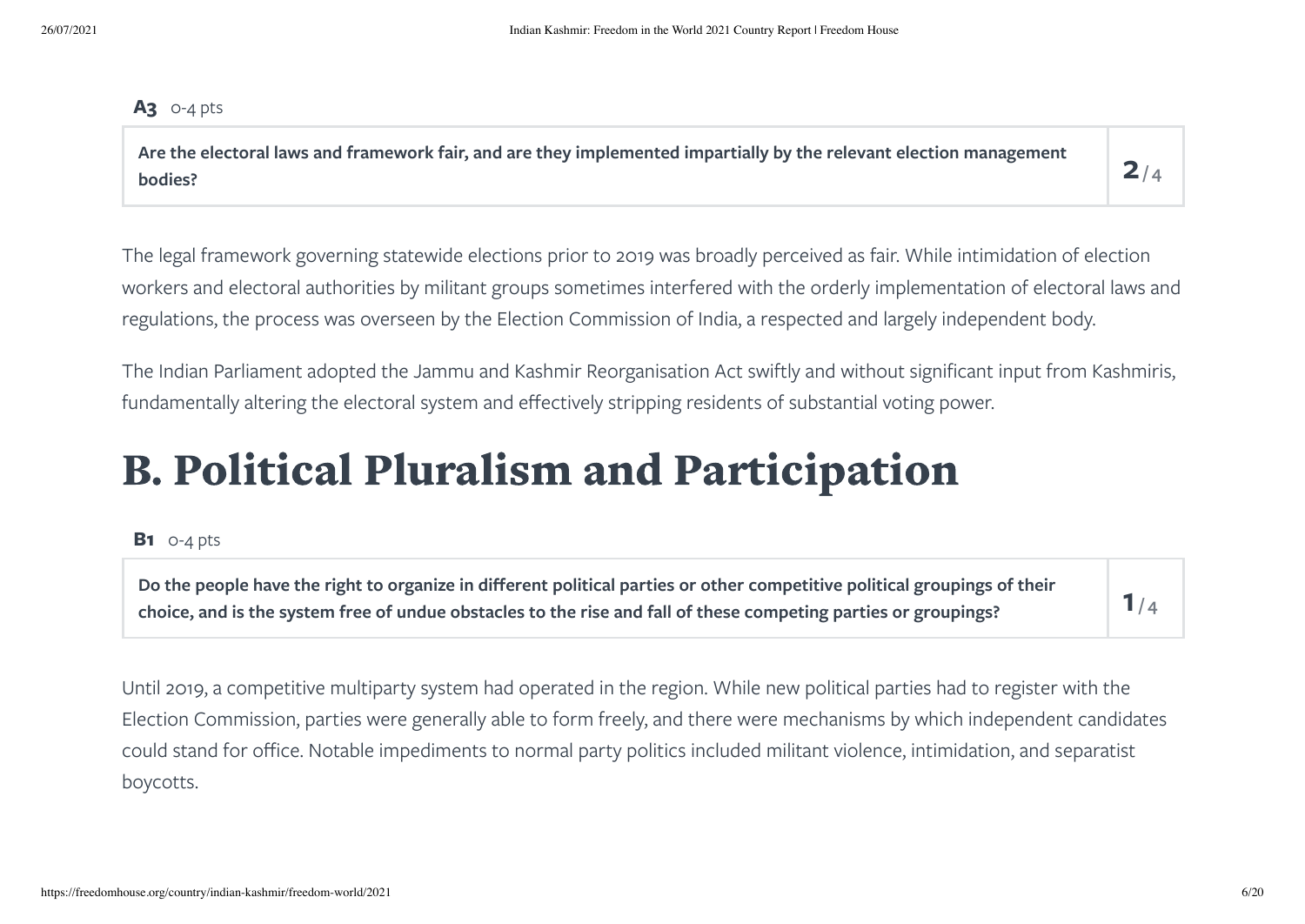Political activities were almost completely suspended after August 2019, as security forces detained thousands of party members and activists without charge, including the leaders of mainstream Kashmiri parties and the local branch of India's opposition Congress party. Former chief ministers and incumbent lawmakers were among those detained, and despite a series of releases, many remained in detention for much of 2020.

After the last elected chief minister, Mehbooba Mufti, was released in October, her People's Democratic Party (PDP) formed the People's Alliance for Gupkar Declaration (PAGD) with several other Kashmiri parties, including its former rival, the Jammu and Kashmir National Conference (JKNC). The new group sought to restore the region's autonomy under the Indian constitution.

**B2** 0-4 pts

Is there a realistic opportunity for the opposition to increase its support or gain power through elections?

 $1/4$ 

For more than a decade, state-level power had rotated between the two largest Kashmiri parties: the PDP and the JKNC. The Hindu nationalist BJP, which currently governs in New Delhi, has made significant electoral inroads in recent years; it participated in a coalition government with the PDP from 2015 to 2018.

The postponement of state elections, the 2019 reorganization of the region, and the related mass detentions effectively reduced the ability of opposition groups to compete and enter government in Jammu and Kashmir for the foreseeable future. The PAGD accused the government of curtailing its ability to campaign freely ahead of the District Development Council elections in November and December. While the alliance won those elections overall, the councils manage local development matters and have little governmental authority.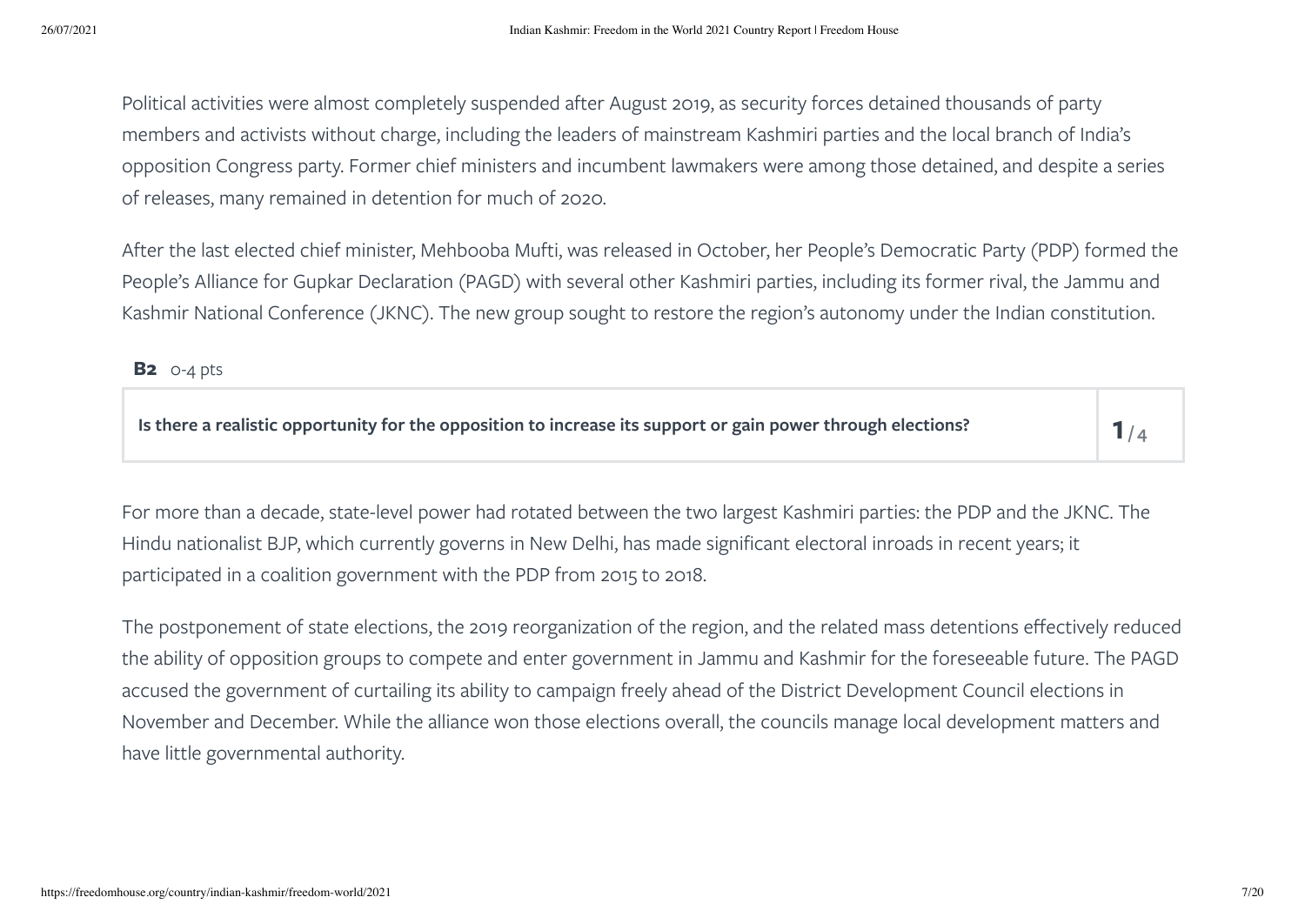The union territory of Ladakh has a centrally appointed executive and no legislature, meaning no rotations of power through elections are possible at the territory level. Elections are still held for district-level development councils, but as in Jammu and Kashmir, their powers are greatly overshadowed by those of appointed officials.

#### **B3** 0-4 pts

Are the people's political choices free from domination by forces that are external to the political sphere, or by political  $\vert\,\,\,\odot$  /

 $O/4$ 

The activities of separatist militants and a heavy Indian security presence have long impaired the ability of people in certain areas to participate freely in political processes. Since August 2019, tens of thousands of additional Indian troops have been deployed to the region to quash any public expressions of opposition to the Reorganisation Act. The deployment was accompanied by reports of intimidation and violence against civilians, and more than 5,000 people, including peaceful protesters, were arrested in the second half of 2019.

#### **B4** 0-4 pts

Do various segments of the population (including ethnic, racial, religious, gender, LGBT+, and other relevant groups)<br>have full political rights and electoral opportunities?

 $1/4$ 

The former state constitution granted all permanent residents over 18 the right to vote in state assembly elections. While the region had a female chief minister until early 2018, women have generally been underrepresented in politics.

Prior to the 2019 reorganization, historical refugees from Pakistan, who are disproportionately Hindu, were not entitled to permanent residency rights and could not vote in state elections, though they were able to vote in Indian parliamentary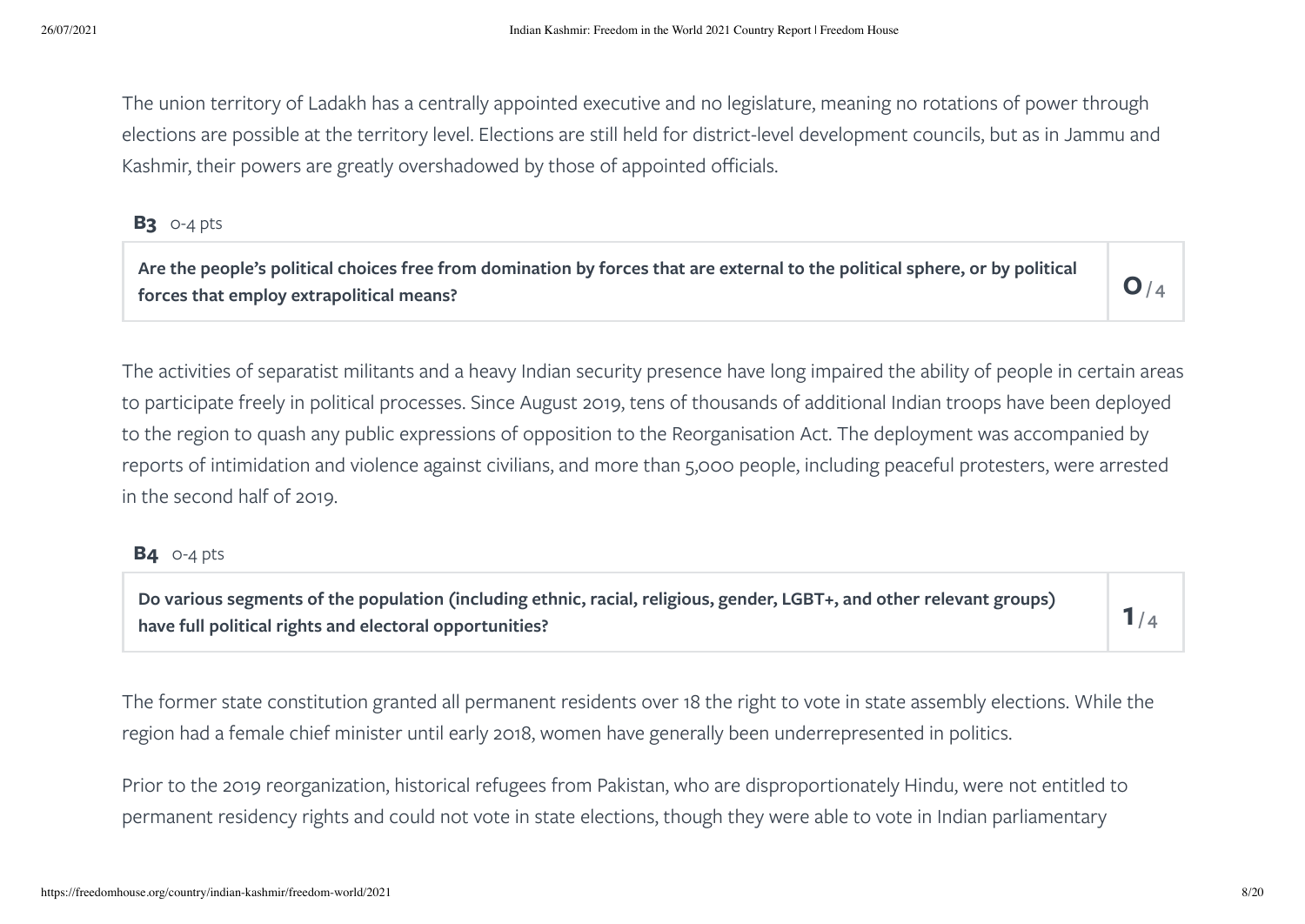elections. Such individuals were allowed to vote in the development council polls in Jammu and Kashmir for the first time in November 2020.

During the campaign period for the council elections, Muslim Kashmiri candidates and their parties were allegedly disadvantaged by continued detentions, police interference, and movement restrictions, many of which were imposed for security reasons.

The 2019 reorganization left the largely Buddhist and Shiite Muslim population of Ladakh without elected government institutions at the territory level. There are still two Autonomous Hill Development Councils representing Ladakh's two districts, Leh and Kargil, but many in Kargil vocally opposed the 2019 changes, and a broad coalition of political groups in Leh—including the local BJP branch—threatened to boycott the October 2020 council elections until the central government promised to address local concerns about land rights and other implications of Ladakh's new status.

Score Change: The score declined from 2 to 1 because the region's 2019 reorganization left the largely Buddhist and Shiite Muslim population of Ladakh with no elected government institutions at the territory level, and ongoing detentions and other restrictions in Jammu and Kashmir were reported to have disproportionately affected Muslim politicians and parties ahead of *District Development Council elections in late 2020.*

### C. Functioning of Government

#### **C1** 0-4 pts

Do the freely elected head of government and national legislative representatives determine the policies of the  $\mathsf{O}/\mathsf{O}$ 

 $O/4$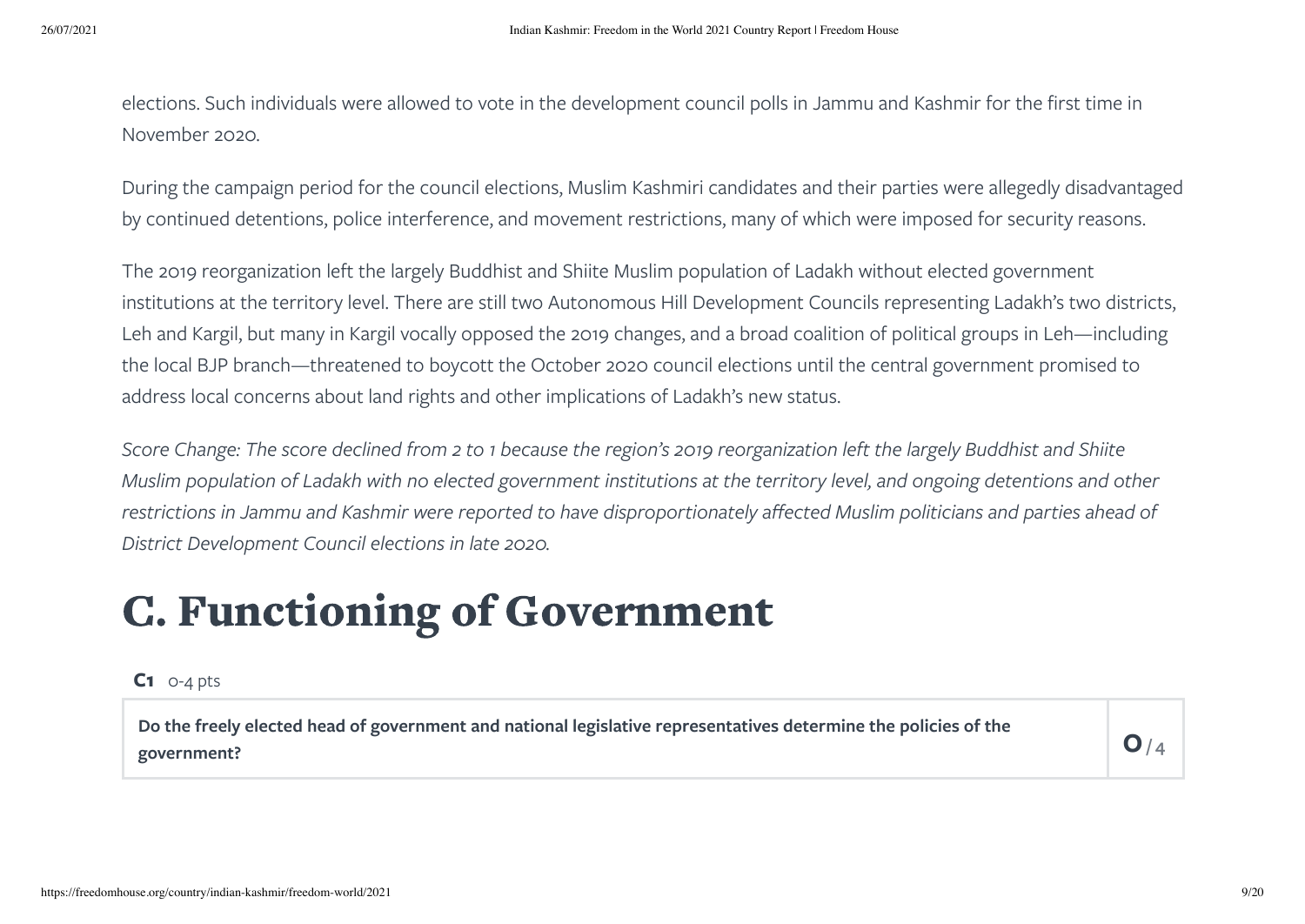India has never held a referendum on allowing Kashmiri self-determination, as called for in a 1948 UN resolution. Jammu and Kashmir long enjoyed substantial autonomy under India's constitution, but since 2019 it has been ruled directly by the central government through an appointed lieutenant governor, as has the newly separated territory of Ladakh. There are legal provisions for an elected legislature in Jammu and Kashmir, although its powers will ultimately be limited, and no legislature was in place during 2020. Many laws that had been passed by the state government have been subject to repeal or amendment under the new system, and more laws passed by the Indian Parliament now apply to Jammu and Kashmir. The union territory will no longer be permitted to formulate its own laws regarding policing and public order.

#### **C2** 0-4 pts

Corruption is widespread. A 2011 law established an anticorruption commission with far-reaching investigatory powers. The panel, known as the State Vigilance Commission, processed more than a thousand complaints after the first commissioners were appointed in 2013, and it filed a handful of bribery charges against public officials. However, few corruption cases result in convictions. In 2020, the commission was dissolved after the Jammu and Kashmir territorial government repealed the underlying law.

#### **C3** 0-4 pts

**Does the government operate with openness and transparency? 1**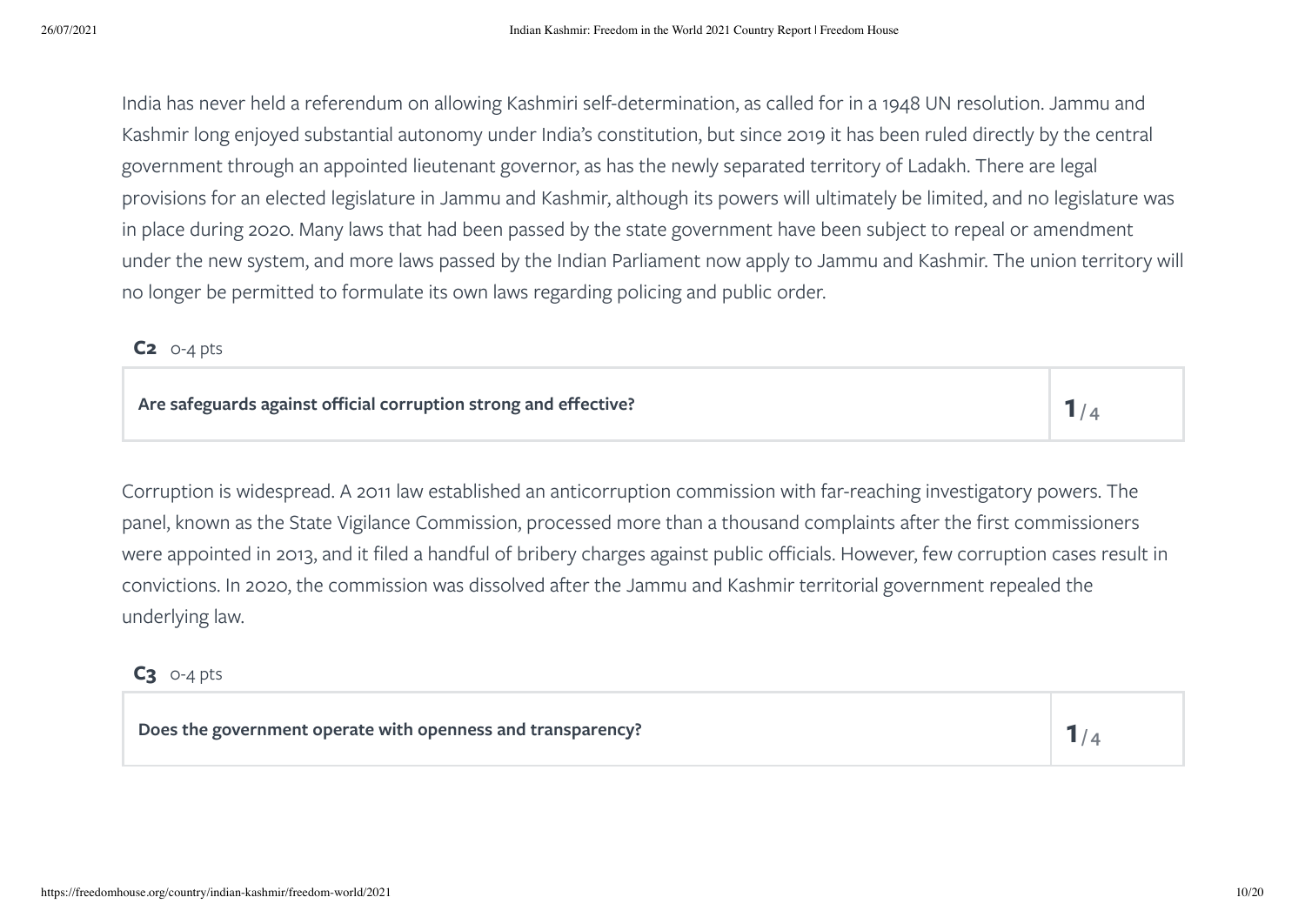The administration generally operates with opacity, and the changes in the administrative status of the region in 2019, coupled with severe restrictions on press freedom, have further impeded transparency. Several official agencies intended to promote transparency and good governance, including the State Information Commission, were shut down in 2019 and 2020.

## <span id="page-10-0"></span>Civil Liberties

# D. Freedom of Expression and Belief

**D1** 0-4 pts

#### **Are there free and independent media? 1**

 $1/4$ 

Until mid-2019, print media were thriving in Jammu and Kashmir. Online media had proliferated, providing new platforms for news and information. The announcement of the region's changed administrative status was accompanied by a severe clampdown on the activities of local and foreign journalists. The authorities continued to disrupt internet service during 2020; limited mobile and fixed-line service was gradually restored, but high-speed mobile connectivity remained blocked at year's end. Protracted curfews and restrictions on movement, caused in part by COVID-19 lockdowns, also made it difficult for media outlets to operate for much of the year.

A new media policy introduced in June 2020 gave government officials the authority to examine and censor content for "fake news, plagiarism, and unethical or antinational activities." Several journalists were questioned or charged over their work during the year. In April, for example, journalists Masrat Zahra and Gowhar Geelani were placed under investigation for allegedly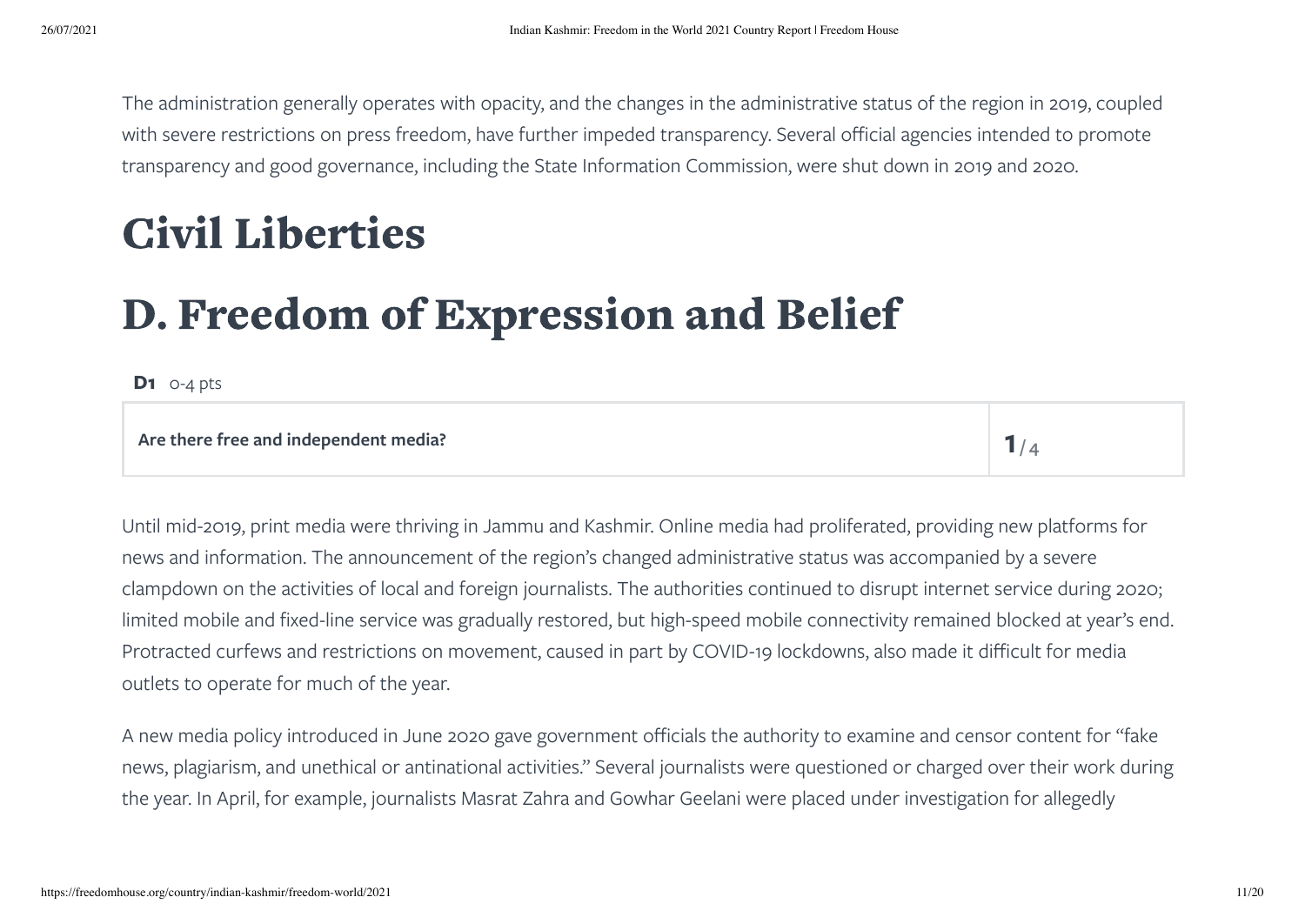"glorifying antinational activities" and "glorifying terrorism," respectively, through their social media posts. In October, authorities raided the offices of *Greater Kashmir*, a prominent English-language newspaper, as part of a larger series of raids targeting alleged funding for "separatist activities." Also during 2020, there were reports of journalists being beaten in connection with their work by police and other security forces.

#### **D2** 0-4 pts

**Are individuals free to practice and express their religious faith or nonbelief in public and private? 2**

 $2/4$ 

Freedom of worship is generally respected by the authorities. However, communal violence between Muslims and Hindus periodically flares up, and many have been injured or killed as a result. A ban on Shiite Muslims' Muharram processions, which take place during a period of mourning at the Islamic new year, has been upheld for decades. Authorities closed some mosques for months in the wake of the 2019 revocation of autonomy, and many were shuttered again for about five months during a COVID-19 lockdown before restrictions were eased in August 2020. Also that month, security forces violently dispersed Muharram processions in Srinagar, causing multiple injuries.

#### **D3** 0-4 pts

| Is there academic freedom, and is the educational system free from extensive political indoctrination? |  |
|--------------------------------------------------------------------------------------------------------|--|
|--------------------------------------------------------------------------------------------------------|--|

Academic freedom is often circumscribed. Authorities monitor the research produced at Kashmiri universities, and a combination of censorship and self-censorship discourages students and professors from pursuing sensitive topics of inquiry.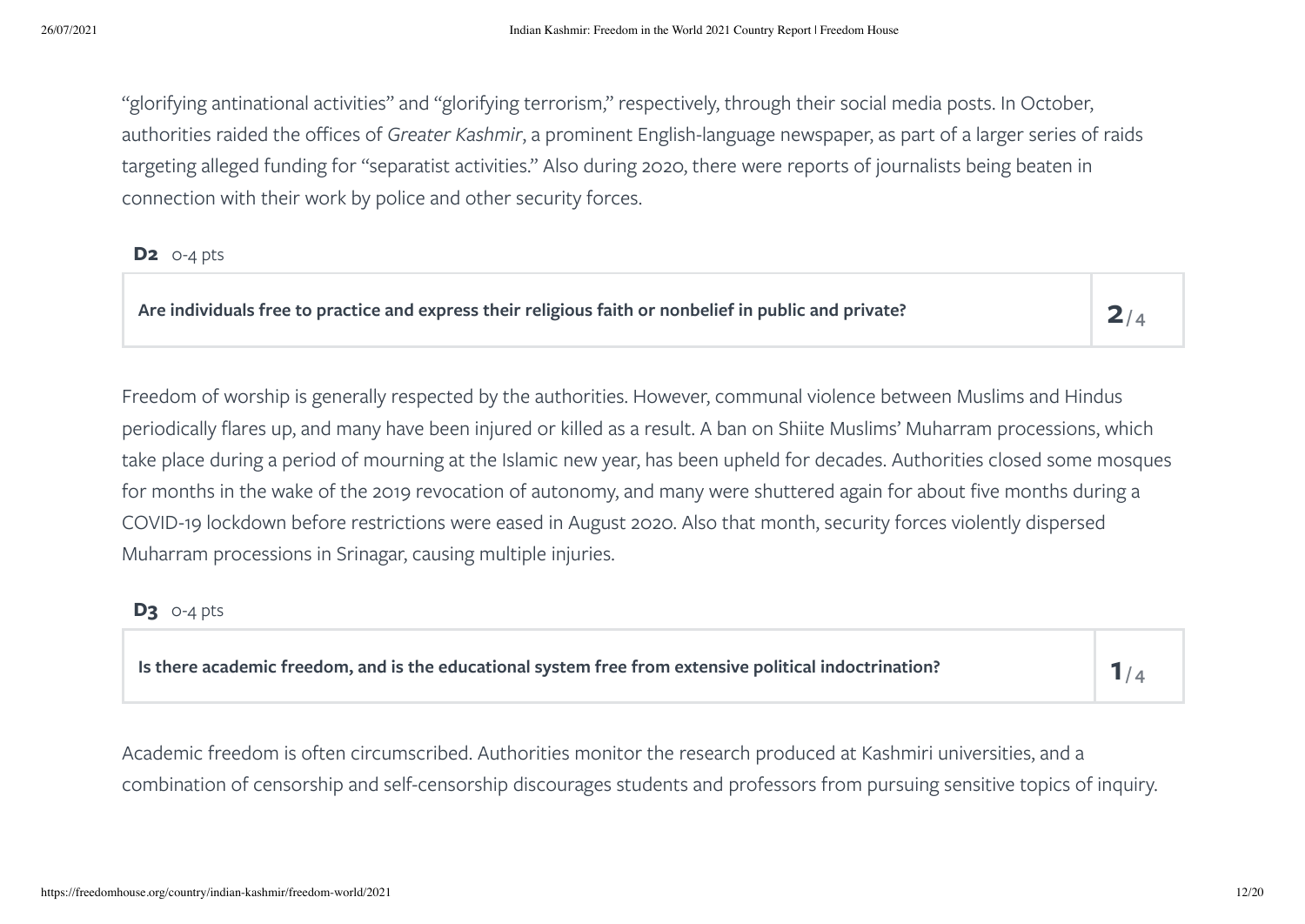Colleges, universities, and schools were shuttered for most of 2020, first on security grounds and then because of the coronavirus pandemic. Remote learning was severely impeded by the ongoing restrictions on internet access.

**D4** 0-4 pts

Are individuals free to express their personal views on political or other sensitive topics without fear of surveillance or  $\mathsf P$ 

 $2/4$ 

While private discussion has sometimes been robust, fear of reprisals by government or militant forces can serve as a deterrent to uninhibited speech. The mass arrests of politicians, activists, protesters, and others after the revocation of autonomy in 2019, which continued into 2020, were apparently aimed at curbing free expression and likely had a chilling effect on the rest of the population.

# E. Associational and Organizational Rights

**E1** 0-4 pts

#### **Is there freedom of assembly? 0**

 $O/4$ 

Freedom of assembly is frequently restricted during times of unrest. The authorities often reject requests for permits for public gatherings submitted by the separatist All Parties Hurriyat Conference (APHC). Separatist leaders are frequently arrested prior to planned demonstrations, and violent clashes between protesters and security forces are not uncommon.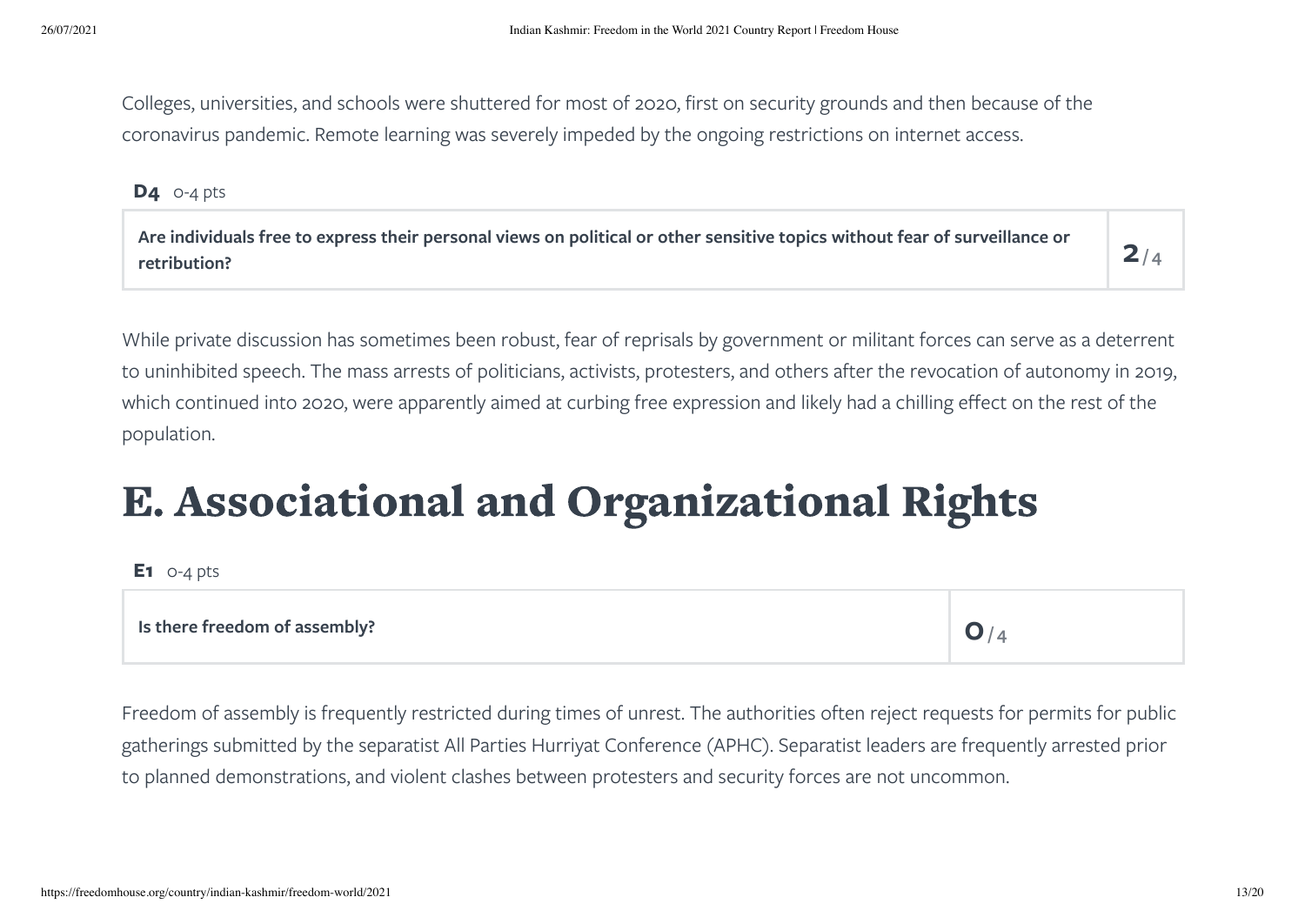Curfews were in force in parts of the region during 2020—including in the period surrounding the anniversary of the revocation of the region's autonomy—and lockdowns to stem the spread of the coronavirus further curtailed people's ability to congregate and express dissent. The ongoing disruptions to phone and internet services served to prevent the planning of protests. Nevertheless, security forces clashed with protesters on multiple occasions, using tear gas and shotguns that fire metal pellets to disperse crowds. The killing of a top militant commander, Riyaz Naikoo, by Indian forces in May set off a wave of protests that left one person dead and dozens injured.

#### **E2** 0-4 pts

Is there freedom for nongovernmental organizations, particularly those that are engaged in human rights– and  $\mathsf I$ 

 $1/4$ 

Although local and national civil rights groups are generally permitted to operate, they are routinely harassed by security forces. The separatist APHC is technically allowed to function, but its leaders are frequently subjected to detention. In 2019, the central government imposed a five-year ban on the group Jamaat-e-Islami (Jammu and Kashmir) and arrested its top leadership, claiming that it was engaged in separatist activities. Many of the arrests that followed the revocation of autonomy in 2019 targeted independence advocates, human rights lawyers, and other civic activists. Efforts by civil society to monitor human rights violations during the subsequent crackdown were hampered by the suspension of internet and telephone services. In October 2020, the National Investigation Agency conducted raids at the offices and homes of human rights activists and nongovernmental organization (NGO) workers as part of a probe into alleged funding for "separatist activities."

#### **E3** 0-4 pts

**Is there freedom for trade unions and similar professional or labor organizations? 2**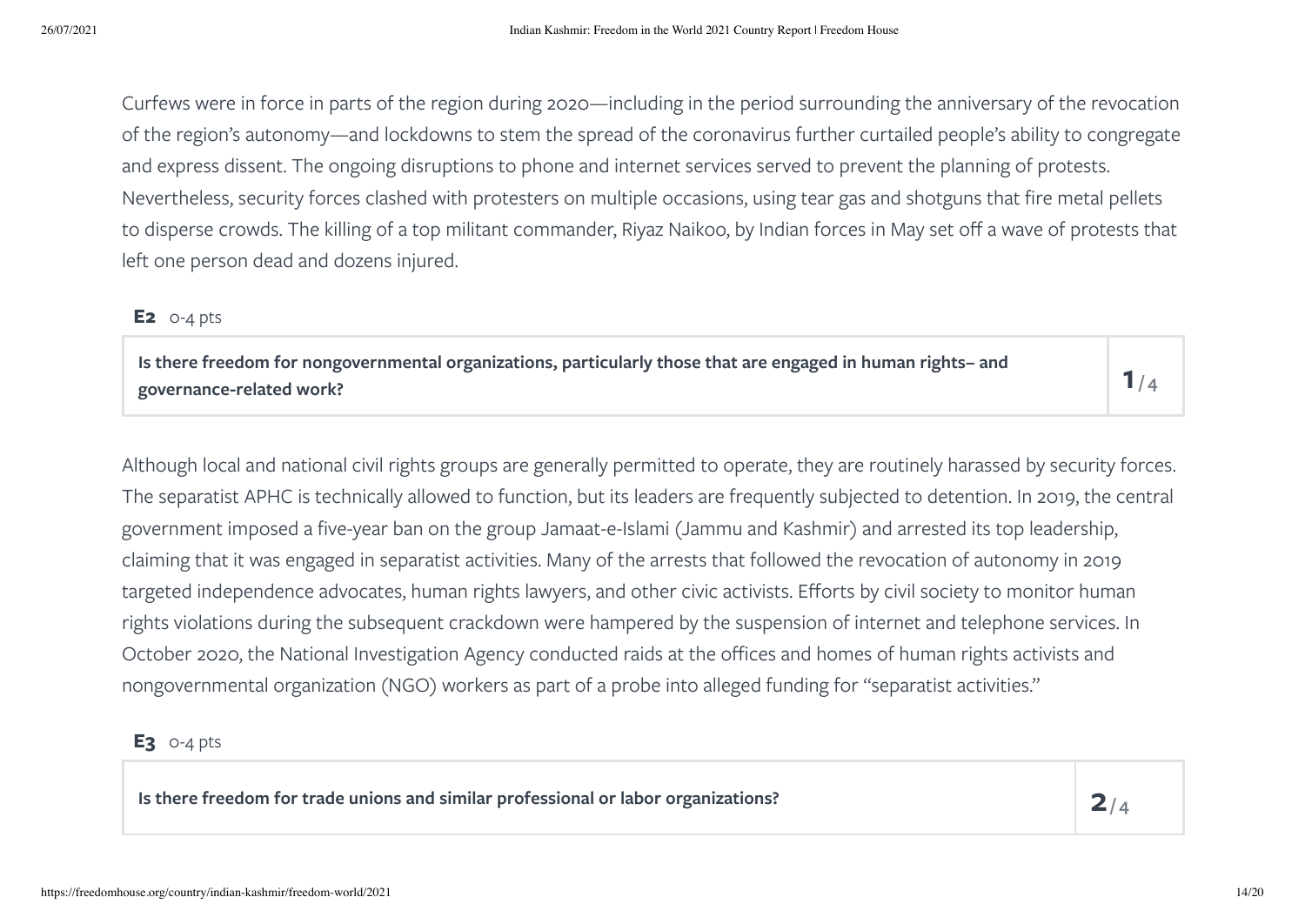Although workers have the right to form unions and engage in collective bargaining under Indian law, union rights are inconsistently upheld in practice.

### F. Rule of Law

**F1** 0-4 pts

**Is there an independent judiciary? 1**  $1/4$ 

Courts in the region are politicized and typically act as an extension of Indian executive and military authority. The government and security forces frequently disregard court orders that impose constraints on their actions. In January 2020, the Indian Supreme Court ruled that the indefinite internet shutdown in Kashmir was unjustified and violated constitutional rights to free speech and expression, but authorities were slow to ease the shutdown, and mobile internet access remained restricted at year's end.

#### **F2** 0-4 pts

#### **Does due process prevail in civil and criminal matters? 1**

 $1/4$ 

Due process rights, including access to a timely trial, are hampered in part by large backlogs of cases and intermittent lawyers' strikes. In addition, broadly written legislation, such as the unpopular Armed Forces Special Powers Act (AFSPA) and the Disturbed Areas Act, allow security forces to search homes and arrest suspects without a warrant, shoot suspects on sight, and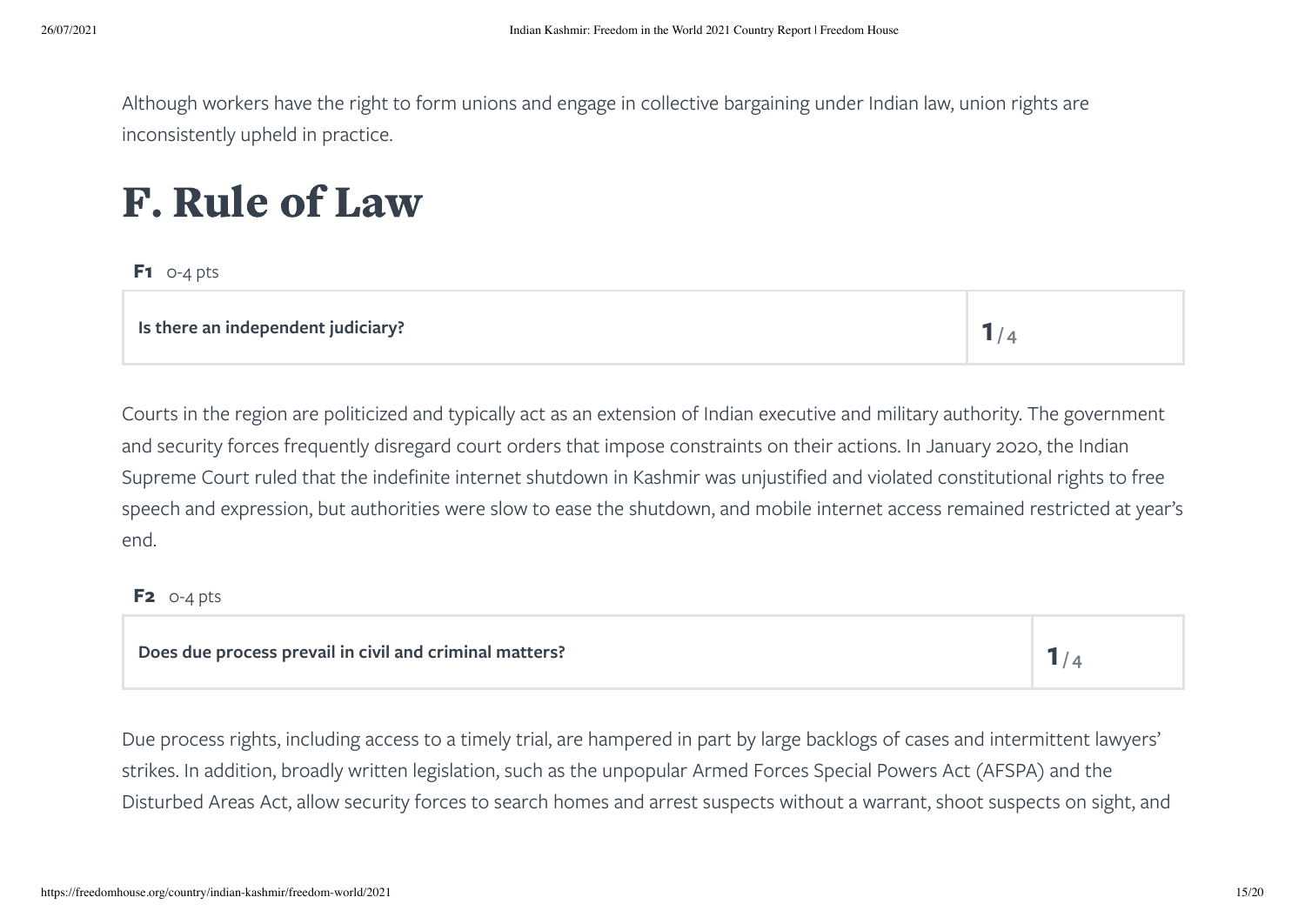destroy buildings believed to house militants or arms. Under the AFSPA, prosecutions of security personnel cannot proceed without the approval of the central government, which is rarely granted. Following the 2019 reorganization of the region, the central government now has the sole authority to declare an area "disturbed" under the AFSPA, which activates enhanced powers for security forces. The Public Safety Act allows detention without charge or trial for up to two years, though 2012 amendments barred the detention of minors. The law was used to jail mainstream political leaders and others in 2019 and 2020. Many such detainees were held in parts of India outside Kashmir.

#### **F3** 0-4 pts

**Is there protection from the illegitimate use of physical force and freedom from war and insurgencies? 1**

 $1/4$ 

After several years of relative stability, security deteriorated sharply following the 2016 killing of Burhan Muzaffar Wani, a popular separatist militant leader. The situation remained volatile in 2020. At least 321 civilians, security personnel, and militants were reportedly killed in conflict-related violence over the course of the year.

Indian security personnel have continued to engage in torture, forced disappearances, and custodial killings of suspected militants and their alleged civilian sympathizers, and they generally enjoy impunity for such abuses. In 2019, the Office of the UN High Commissioner for Human Rights (OHCHR) released a report highlighting human rights violations in the Kashmir region over the previous year, updating a similar 2018 document; the report condemned excessive and extrajudicial violence committed by Indian security forces, and criticized the Indian government's refusal to investigate reported violations.

Militant groups have killed pro-India politicians, public employees, suspected informers, members of rival factions, soldiers, and civilians. The militants also engage in kidnapping, extortion, and other forms of intimidation. The OHCHR report detailed severe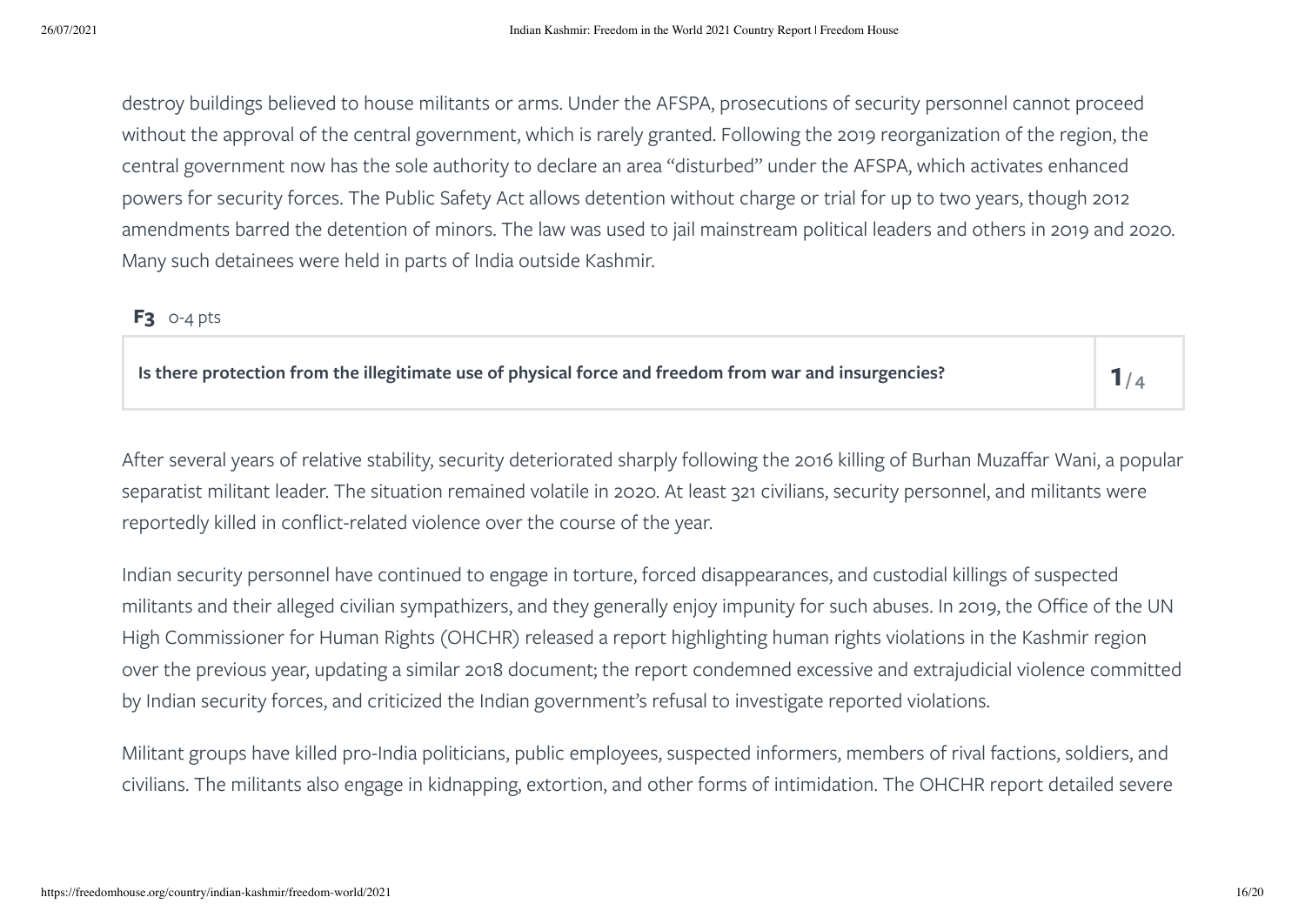rights violations committed by active militant groups. Among other types of incidents during 2020, militants were suspected of having targeted and killed several BJP workers ahead of development council elections.

**F4** 0-4 pts

| Do laws, policies, and practices guarantee equal treatment of various segments of the population? |  |
|---------------------------------------------------------------------------------------------------|--|
|---------------------------------------------------------------------------------------------------|--|

A pattern of violence targeting Pandits, or Kashmiri Hindus, has forced several hundred thousand Hindus to flee their homes in the region over the years, and many continue to reside in refugee camps. Other religious and ethnic minorities, including Sikhs and Gurjars, have been targeted in the past, but such reports have become less frequent. Women face societal discrimination. They are also subject to harassment, intimidation, and violent attacks, including rape and murder, at the hands of both the security forces and militants. Gay, transgender, and other LGBT+ people are generally marginalized in Kashmiri society.

# G. Personal Autonomy and Individual Rights

#### **G1** 0-4 pts

Do individuals enjoy freedom of movement, including the ability to change their place of residence, employment, or  $\begin{array}{|c|} \hline \end{array}$ 

 $1/4$ 

Freedom of movement has been heavily curtailed by the authorities. Strict curfews were imposed in connection with the region's 2019 reorganization, and coronavirus-related lockdowns were added during 2020, with the severity varying somewhat by location and over time. Even when curfews are not in place, internal movement is disrupted by roadblocks, checkpoints, and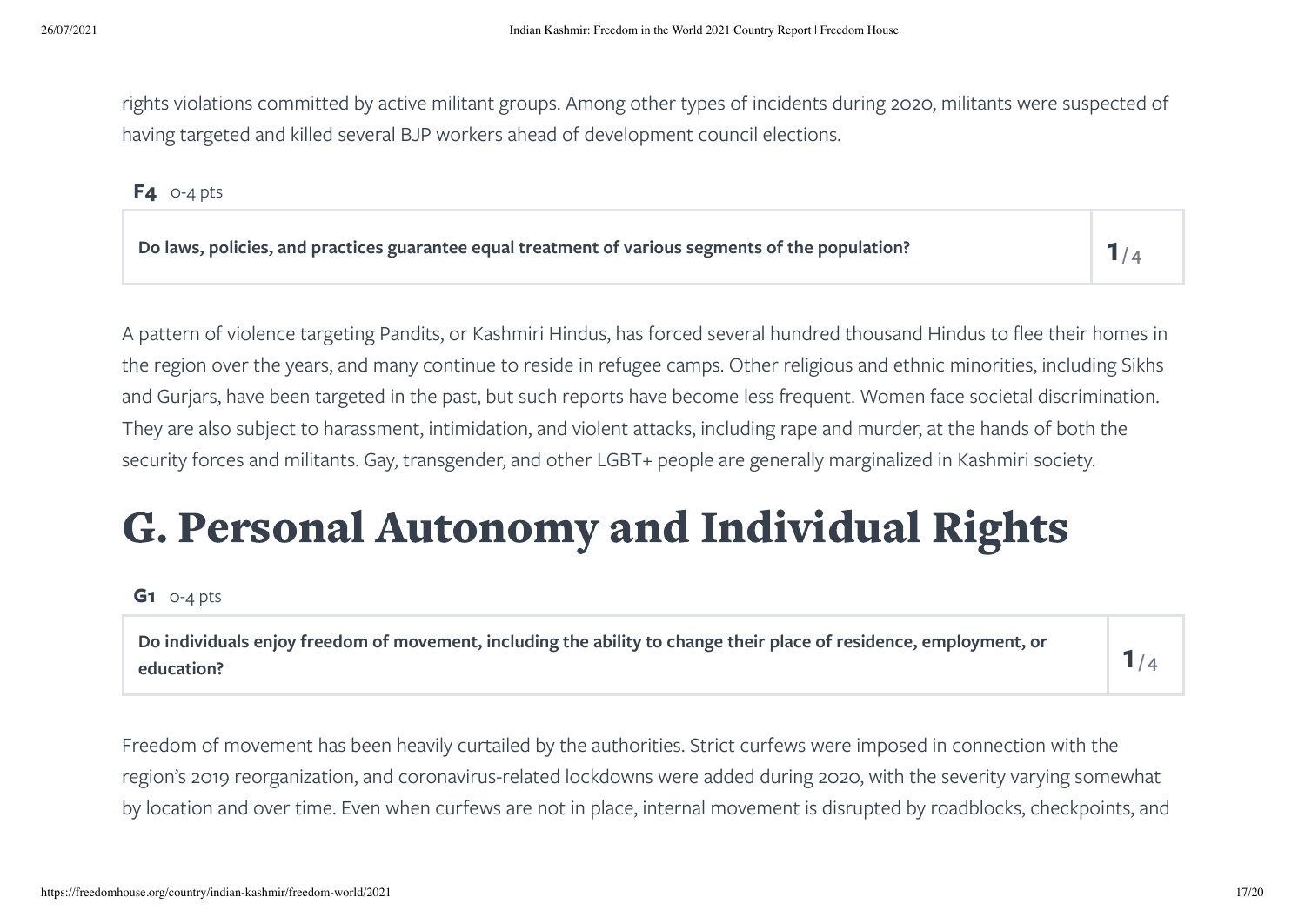periodic protest-related impediments. Kashmir residents face delays of up to two years to obtain and renew passports due to heightened levels of scrutiny.

In March 2020, the Indian government altered domicile legislation to make it easier for refugees and Indian nationals from outside Kashmir to establish permanent residency and obtain government jobs in the region, extending eligibility to those who had lived there for 15 years or studied there for seven years. The change would benefit many long-term residents who had lacked domicile status, but critics alleged that the government's aim was to alter the Muslim-majority territory's demographic composition. Tens of thousands of new domicile certificates were issued during the year.

#### **G2** 0-4 pts

Are individuals able to exercise the right to own property and establish private businesses without undue interference  $\mathsf P$ 

 $2/4$ 

Property rights are undermined by displacement and military activity related to the conflict, and the regulatory environment constrains the establishment and operation of new businesses. In October 2020, the Indian government substantially altered dozens of laws governing land ownership in Jammu and Kashmir, ending long-standing restrictions on property acquisition by people who were not permanent residents of the region. Ladakh was not immediately affected by those changes. The new legal framework also gave the government and the military enhanced powers to reserve and manage land for development and strategic purposes.

#### **G3** 0-4 pts

Do individuals enjoy personal social freedoms, including choice of marriage partner and size of family, protection from  $\mathsf P$ 

 $2/4$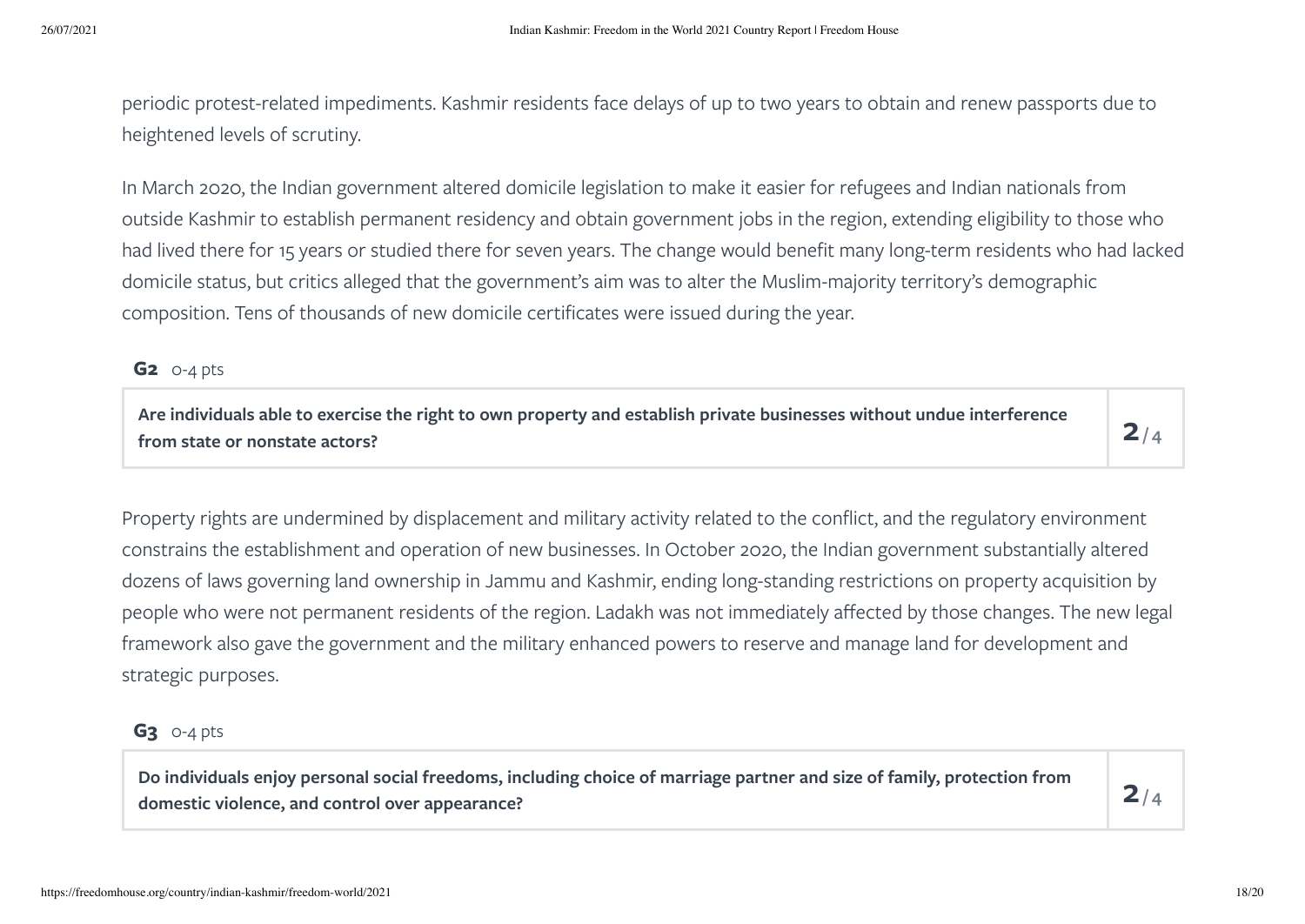Many women face domestic violence and other forms of abuse. There have been reports of women being killed in dowry disputes, and conservative social customs limit the choice of marriage partners for individuals.

#### **G4** 0-4 pts

| Do individuals enjoy equality of opportunity and freedom from economic exploitation? | 2/4 |
|--------------------------------------------------------------------------------------|-----|
|                                                                                      |     |

Certain social groups are subject to economic marginalization, though some are also eligible to benefit from affirmative-action policies in areas such as employment and education. Child labor is reportedly prevalent in the region, and the government has taken few steps to combat it. Militant groups have been accused of recruiting children as fighters.

**On Indian Kashmir** See all data, scores & information on this country or territory. See [More](https://freedomhouse.org/country/indian-kashmir)  $\sum$ 

#### Country Facts

**Global Freedom Score**

**27 Not Free /100**

#### Other Years

[2020](https://freedomhouse.org/country/indian-kashmir/freedom-world/2020)